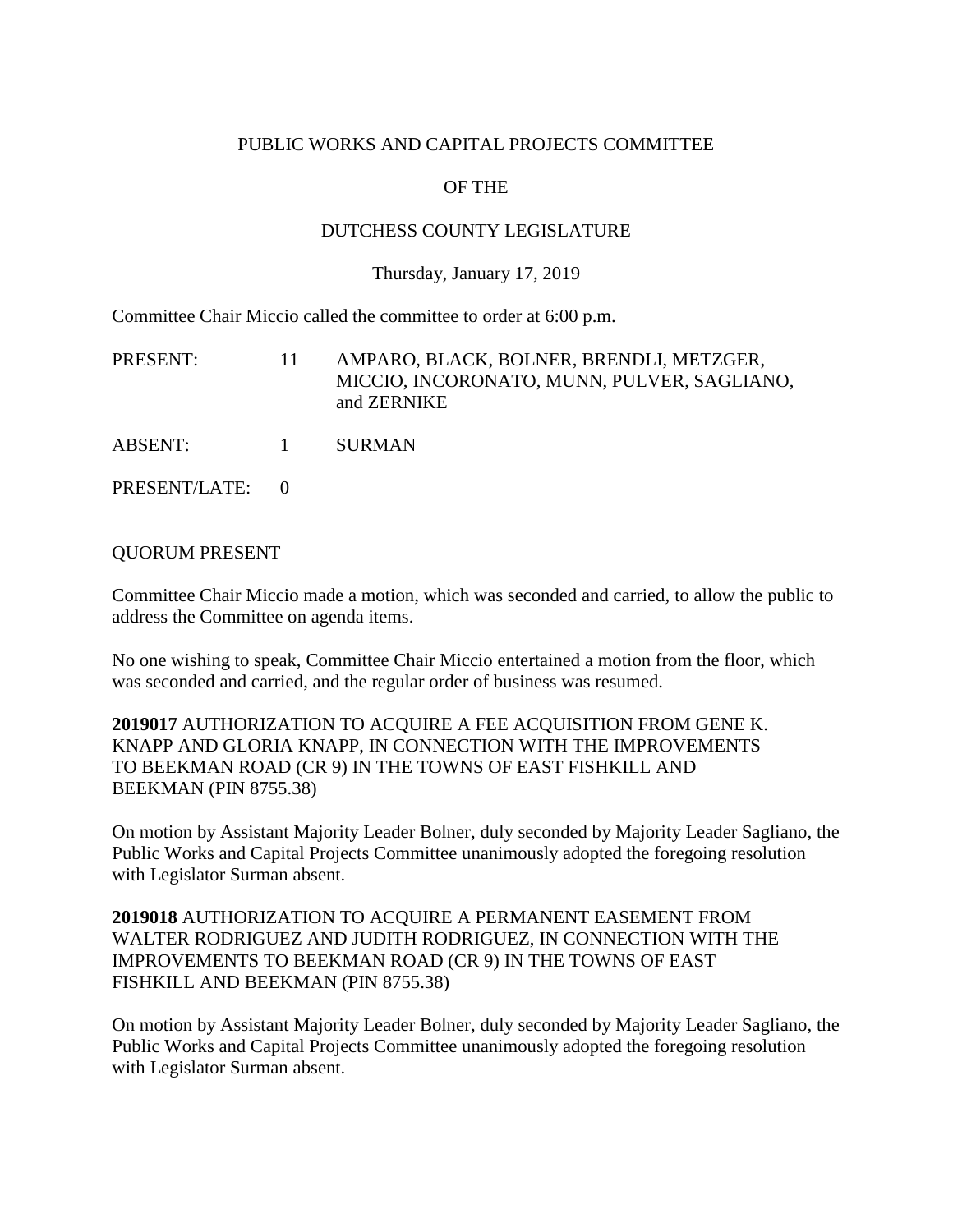## **2019019** AUTHORIZATION TO ACQUIRE A FEE ACQUISITION FROM STANLEY E. DUDEK AND MARION H. DUDEK, IN CONNECTION WITH THE IMPROVEMENTS TO BEEKMAN ROAD (CR 9) IN THE TOWNS OF EAST FISHKILL AND BEEKMAN (PIN 8755.38)

On motion by Assistant Majority Leader Bolner, duly seconded by Majority Leader Sagliano, the Public Works and Capital Projects Committee unanimously adopted the foregoing resolution with Legislator Surman absent.

**2019020** AUTHORIZATION TO ACQUIRE A FEE ACQUISITION FROM ELIN K. GARDNER, IN CONNECTION WITH THE IMPROVEMENTS TO BEEKMAN ROAD (CR 9) IN THE TOWNS OF EAST FISHKILL AND BEEKMAN (PIN 8755.38)

On motion by Assistant Majority Leader Bolner, duly seconded by Majority Leader Sagliano, the Public Works and Capital Projects Committee unanimously adopted the foregoing resolution with Legislator Surman absent.

**2019021** AUTHORIZATION TO ACQUIRE TWO FEE ACQUISITIONS FROM ANTHONY DI PIETRO IN CONNECTION WITH THE IMPROVEMENTS TO OLD HOPEWELL ROAD (CR 28) ROUTE 9 TO ALL ANGELS HILL ROAD (CR 94), TOWN OF WAPPINGER, (PIN 8755.44)

On motion by Assistant Majority Leader Bolner, duly seconded by Majority Leader Sagliano, the Public Works and Capital Projects Committee unanimously adopted the foregoing resolution with Legislator Surman absent.

**2019022** AUTHORIZATION TO ACQUIRE A FEE ACQUISITION FROM SYLVAN LAKE BEACH PARK, INC. IN CONNECTION WITH THE IMPROVEMENTS TO BEEKMAN ROAD (CR 9) IN THE TOWNS OF EAST FISHKILL AND BEEKMAN (PIN 8755.38)

On motion by Assistant Majority Leader Bolner, duly seconded by Majority Leader Sagliano, the Public Works and Capital Projects Committee unanimously adopted the foregoing resolution with Legislator Surman absent.

**2019023** AUTHORIZING CONDEMNATION PROCEEDING FOR ACQUISITION OF REAL PROPERTY FROM ROGER VERNON LORIA IN CONNECTION WITH THE PROJECT KNOWN AS BEEKMAN ROAD (CR 9) IMPROVEMENTS, IN THE TOWNS OF EAST FISHKILL AND BEEKMAN (PIN 8755.38)

On motion by Assistant Majority Leader Bolner, duly seconded by Majority Leader Sagliano, the Public Works and Capital Projects Committee unanimously adopted the foregoing resolution with Legislator Surman absent.